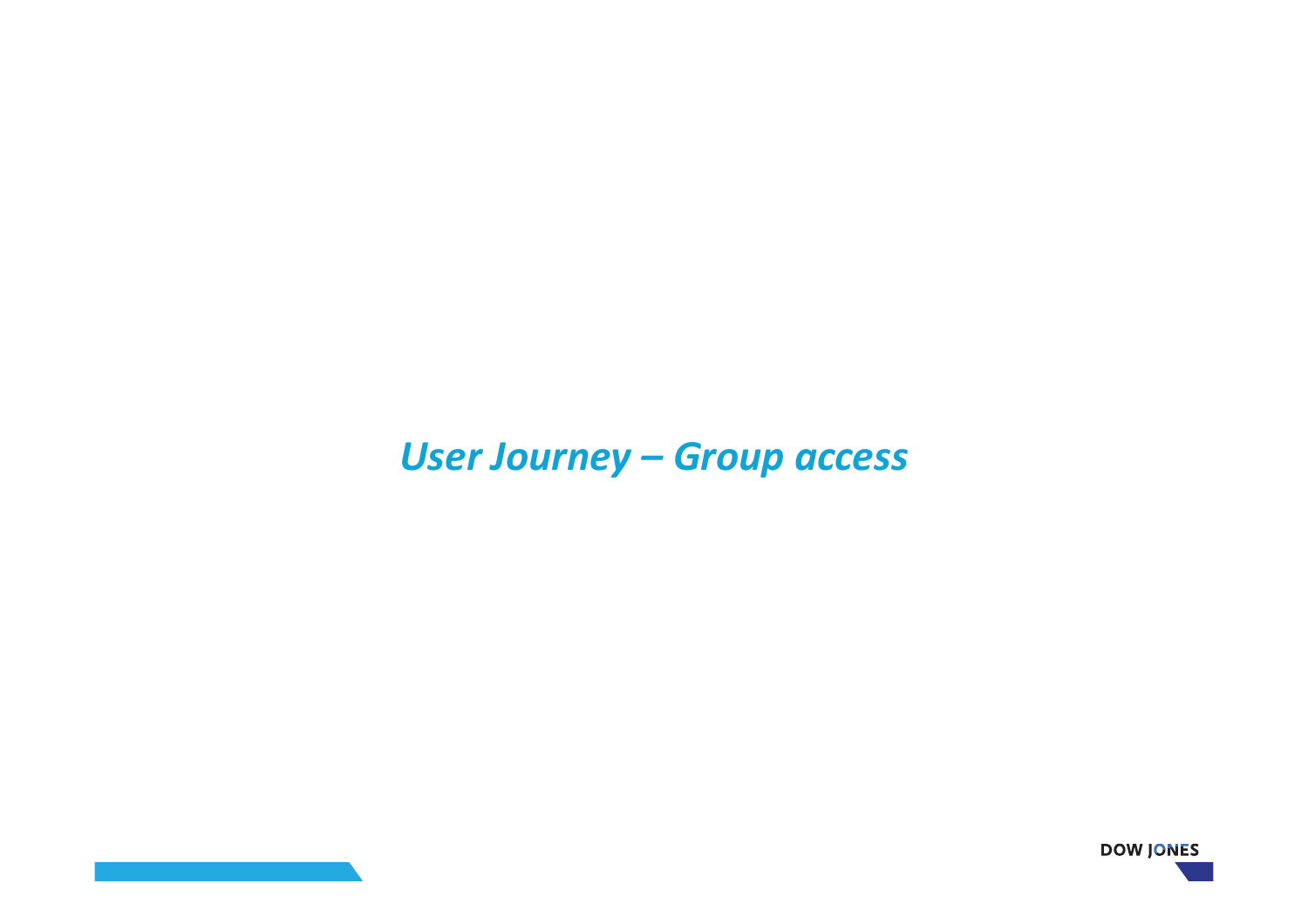- 1. You can distribute a link to the WSJ Registration page through your internal site (website, app, network) or via targeted email.
- 2. Your customer/member clicks on the link and is directed to the registration page.
- 3. Customers/members are prompted to provide their first and last name and an email address issued by their partner organization then accept policies before pressing Create.
- 4. Customer clicks to continue.



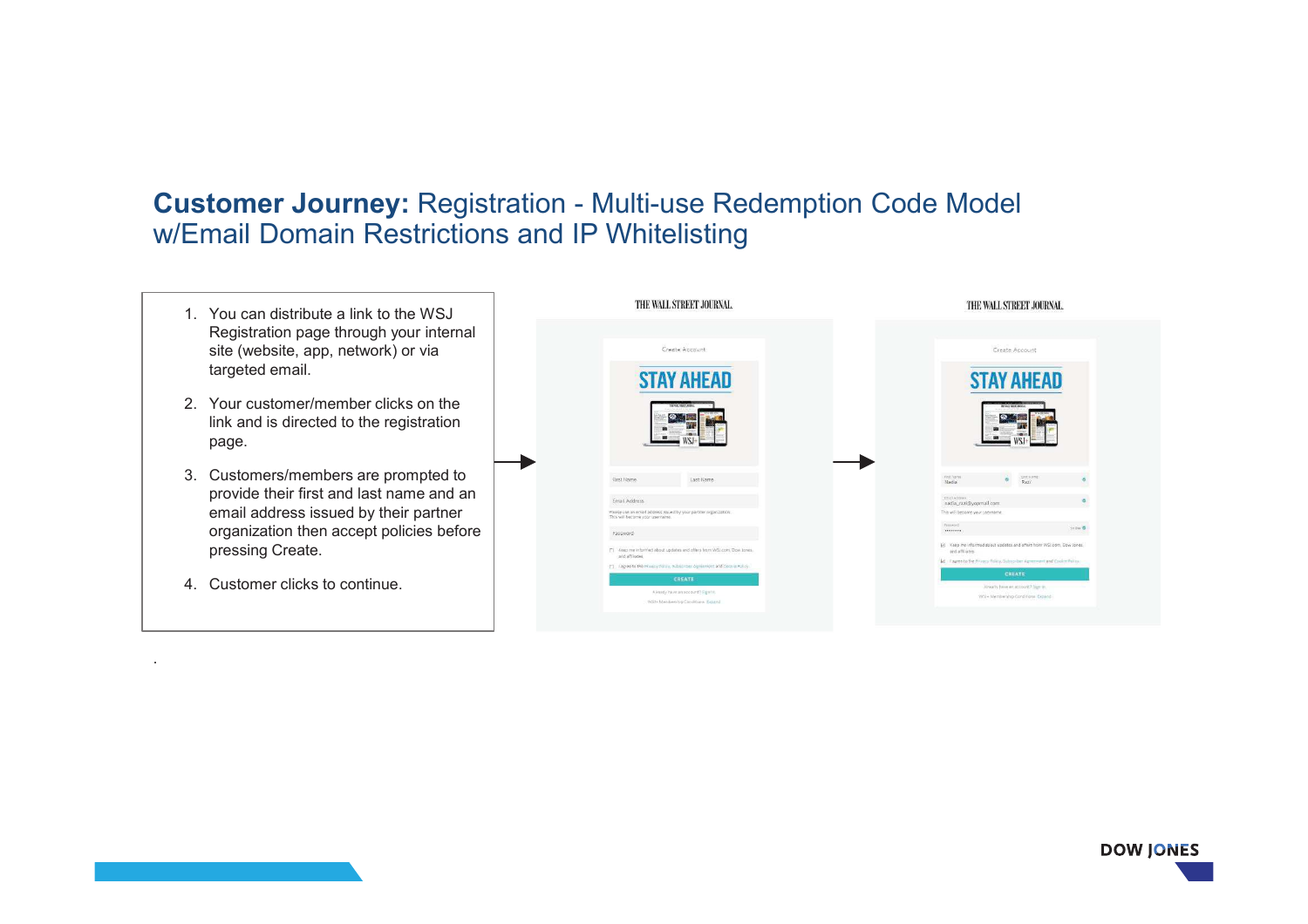|                                                                                                                                                                                                                                                                                                                                                                                                                                                                                                                                                                                                                                                                                                            | THE WALL STREET JOURNAL.                                                                                                                                                                                                                                                                                                                                                                                                                                                                                                                     |  |
|------------------------------------------------------------------------------------------------------------------------------------------------------------------------------------------------------------------------------------------------------------------------------------------------------------------------------------------------------------------------------------------------------------------------------------------------------------------------------------------------------------------------------------------------------------------------------------------------------------------------------------------------------------------------------------------------------------|----------------------------------------------------------------------------------------------------------------------------------------------------------------------------------------------------------------------------------------------------------------------------------------------------------------------------------------------------------------------------------------------------------------------------------------------------------------------------------------------------------------------------------------------|--|
| 5. Customer receives confirmation that<br>Redemption Successful<br>their registration was successful and<br>are given a Confirmation No. They also<br>Confirmation NO. o160250034<br>A receipt has been sent to your email<br>receive a Confirmation Email with their<br>subscription details and a link to<br>$\Box$ $\Box$ $\Box$<br>STUDENT DIGITAL PACK<br>WSJ.com<br>Thank you for subscribing You now have full access to<br>WSI com, mobile apps and our WSI+ benefits program<br>6. Customer clicks OK, LET'S GO and<br>OK, LET'S GO<br>is redirected to the Membership Portal<br>to explore content, activate their<br>complimentary WSJ+ membership, sign<br>up for newsletters and follow us on | Continue to WSLcor<br>THE WALL STREET JOURNAL.<br>Complete Your WSJ Membership<br>$WSJ+$<br>$\bowtie$<br>t ur<br>INVITES + OFFERS +<br>NEWSLETTERS<br><b>SOCIAL</b><br>INSPIRATION<br>WSJ MOBILE<br><b>&amp; ALERTS</b><br>ACTIVATE<br>Thank you for becoming a WSI member. We're constantly evolving to make sure we give you the best news experience.<br>possible-from access to the finer things in life with WSJ+ to our new suite of apps for iOS and Android to over 20 industry<br>specific news alerts sent straight to your inbox. |  |
| social networks.                                                                                                                                                                                                                                                                                                                                                                                                                                                                                                                                                                                                                                                                                           | Contact Dow Jones   Privacy Policy   Cookie Policy<br>@ 2017 Dow Jones & Company, Inc. 48 Rights Reserved                                                                                                                                                                                                                                                                                                                                                                                                                                    |  |

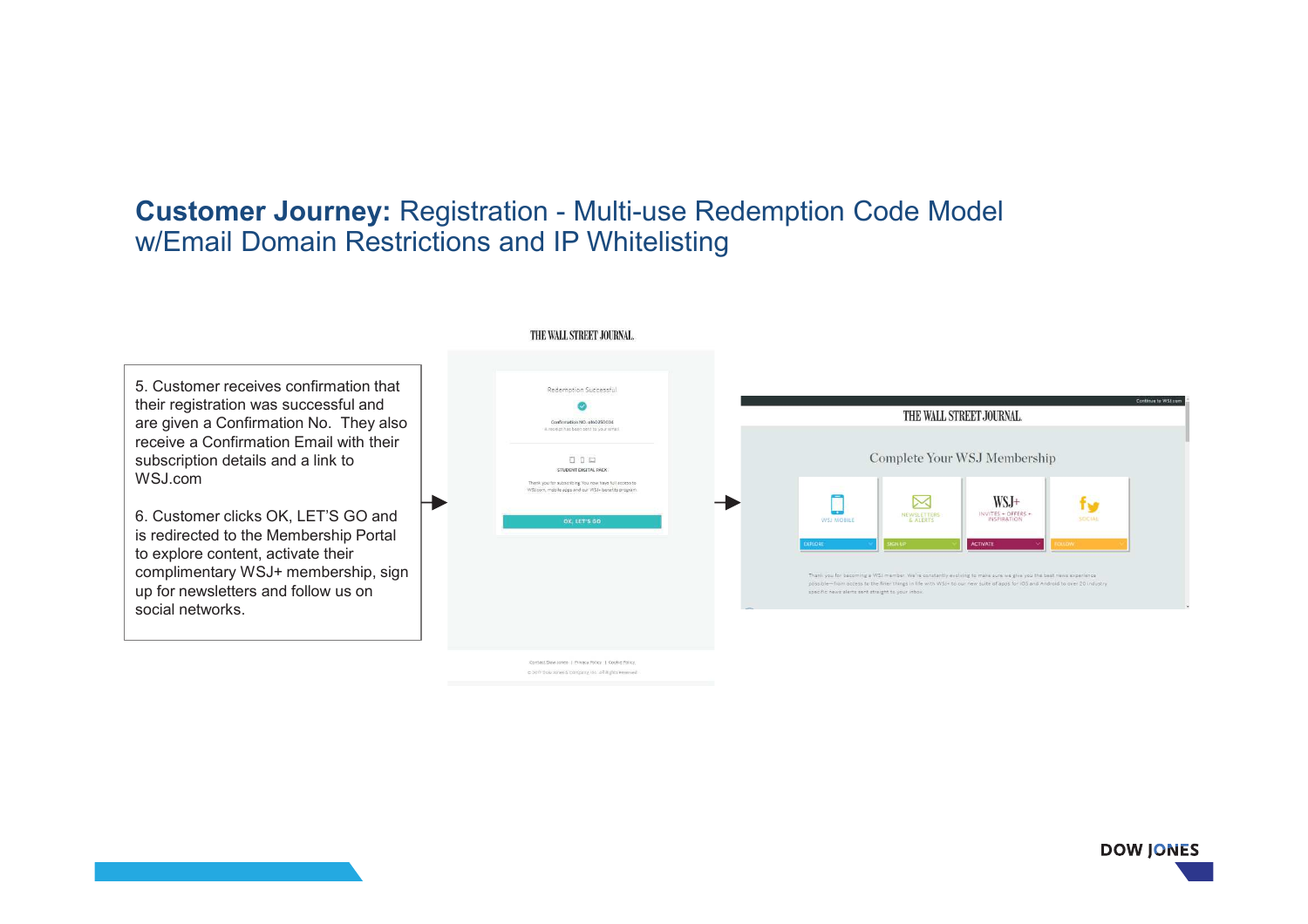